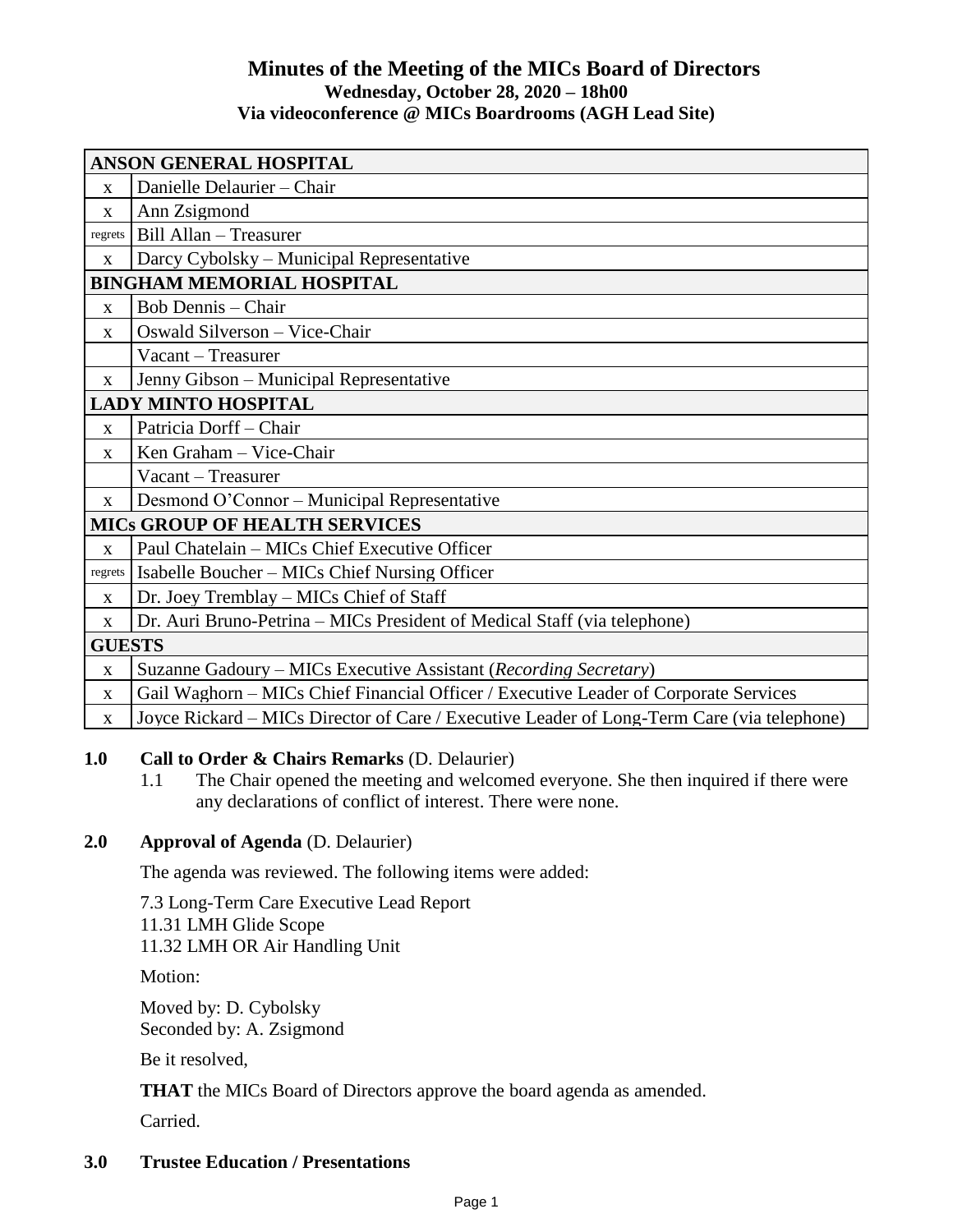- 3.1 Credentialing Process P. Chatelain
	- The presentation was provided for information
	- It explained the process of how physicians, midwives, dentists and NPs are given privileges to provide services to our hospitals and order tests; physicians are not hospital employees; they are paid directly by the Ministry of Health as they have a contract with them
	- It also stated the obligations of the CEO, Medical Advisory Committee and Board of **Directors**
	- Board members were invited to ask questions.

## **4.0 Approval of Minutes (D. Delaurier)**

4.1 Minutes of the MICs Board of Directors meeting held September 23, 2020 were provided for information.

Motion:

Moved by: P. Dorff Seconded by: O. Silverson

Be it resolved,

**THAT** the MICs Board of Directors approve the minutes of the meeting held September 23, 2020 as presented.

Carried.

## **5.0 Follow-Up Items**

- 5.1 Review of the 2020-2021 Board Work Plan
	- The Board Work Plan was reviewed for the month of October.
	- Strategic Plan is deferred to next month.
	- The Capital Budget review is being done today.
	- We try to do an education session every second month; the MICs Director of Care will be presenting a report on long-term care tonight
	- Invited board members to provide topics of interest
	- Will have an education session on the ONE initiative next month

## **6.0 MICs Finance**

6.1 August 2020 Operating Statements - (G. Waghorn)

**BMH:** operating surplus of \$21,678

Revenue Variances:

- MOH/LHIN/CCO Revenue over budget by \$208,937
	- o Included \$159,000 in pandemic pay and \$35,000 in COVID revenue (Mar/April) – both are unbudgeted
	- o Will build in an accrual for o/s COVID funding for Q2 financial statements
- OHIP Revenue over budget  $$46,766$ 
	- $\circ$  BMH ER AFA funding was over budget by  $\sim$ \$53,000 this is paymaster; net effect to operations is nil
- Differential and Copayment Revenue over budget by \$34,732
	- o This was related to additional ALC revenue (\$36,000 in 19/20; \$54,000 20/21)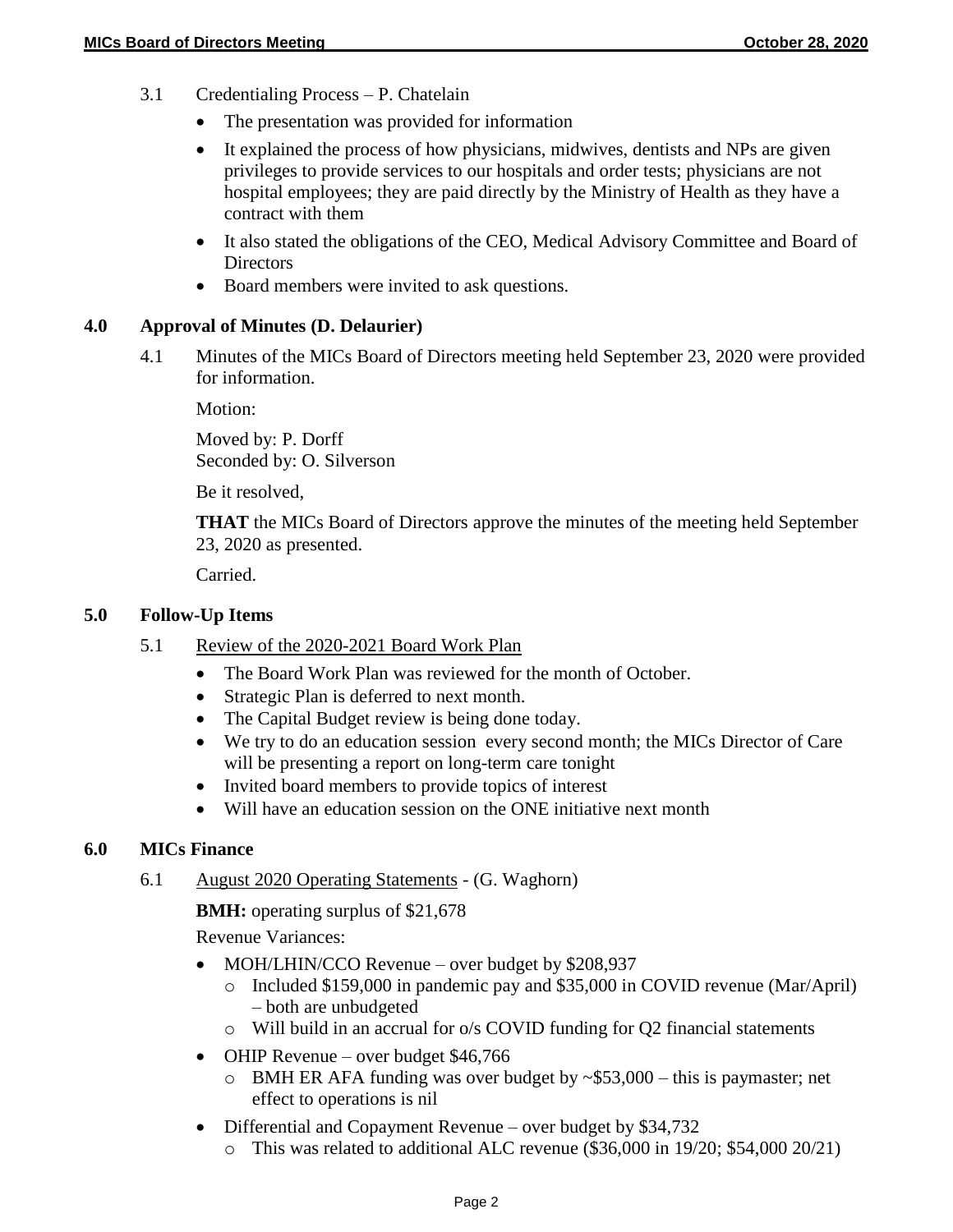Operating Variances:

- Salaries and Wages over budget by  $$121,842$ 
	- o Sick Time \$25,000 (19/20 \$36,000); Overtime \$92,000 (19/20) \$141,794
	- $\circ$  Diagnostic and Therapeutic were over budget by \$43,000 mainly related to shared salary costs with shared AGH/BMH lab
	- o Administration and Support was over budget by ~\$92,000
		- Additional unbudgeted salaries related to COVID is \$71,000
		- Unbudgeted summer student \$13,000
	- $\circ$  Pandemic Pay Costs = \$152,000
- Medical Staff Remuneration
	- o AFA payments are over budget –there is an adjustment required for the Q2 statements to ensure revenue = expenses
- Other Supplies and Expenses under budget by  $\sim$ \$194,000
	- o Diagnostic and Therapeutic were ~\$94,000 under budget due to much lower activity during COVID related closures
	- o Minimal education dollars spent due to cancellation of conferences, courses, etc.
	- o \$23,000 in COVID specific costs were incurred and not budgeted
	- o All departments were under budget or close to breakeven due to overall lull in activity related to COVID
- Medical and Surgical Supplies over budget by \$27,000 o Included \$31,000 in unbudgeted COVID PPE costs

**AGH:** operating surplus of \$99,929

Revenue Variances:

- MOH/LHIN/CCO Revenue over budget by \$387,097
	- o Included \$175,000 in pandemic pay and \$55,000 in COVID revenue (Mar/April) – both are unbudgeted
	- $\circ$  Will build in an accrual for  $\circ$ /s COVID funding for O2 financial statements
- OHIP & Other Patient Revenue under budget by \$62,471
	- o \$36,000 under budget in OHIP revenue reduced activity during COVID
	- o \$26,000 under budget in other patient revenues reduced activity during COVID
- Recoveries and Miscellaneous Income under budget by \$95,000
	- o Supply recovery from BMH for lab is not booked yet; will be booked for Q2
	- o No clinic salary recoveries from the visiting specialist program due to reduced activity during COVID

Operating Variances:

- Salaries and Wages under budget by \$68,291
	- o Sick Time \$24,000 (19/20 \$35,000); Overtime \$168,555 (19/20 \$113,994)
	- o Ambulatory Care salaries are under budget by \$81,000
	- .5 FTE RPN position no hours charged
	- Reduction in clinics therefore reduced salaries
	- o Diagnostic and Therapeutic were under budget by \$78,000 mainly related to shared salary costs with shared AGH/BMH lab
	- o Administration and Support is over budget by ~\$85,000
	- Additional salaries related to COVID is \$88,000, unbudgeted
	- Unbudgeted summer student \$13,000
	- $\circ$  Assessment Centre salaries = \$17,578, all unbudgeted
	- o Pandemic pay costs  $= $186,236$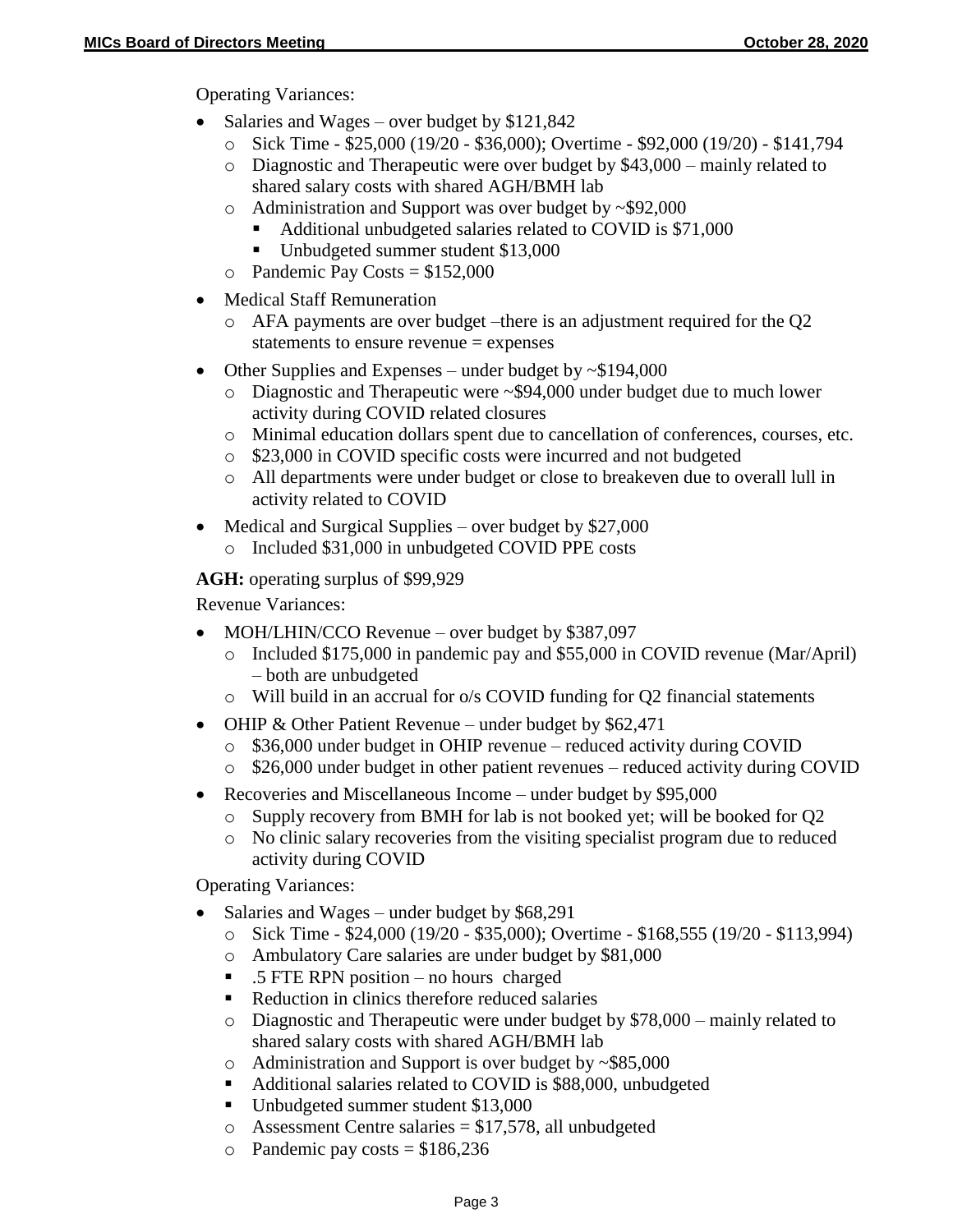- Medical Staff Remuneration
	- o Reduced activity correlates to reduced medical staff remuneration, net is cost neutral to operating statement
- Other Supplies and Expenses under budget by  $\sim$ \$154,000
	- o Diagnostic and Therapeutic were ~154,000 under budget due to much lower activity during COVID related closures
	- o Minimal education dollars spent due to cancellation of conferences, courses, etc.
	- o \$86,000 in COVID specific costs were incurred and not budgeted
	- o Most departments were under budget or close to breakeven due to overall lull in activity related to COVID
- $\bullet$  Medical and Surgical Supplies over budget by \$27,000
	- o Includes \$22,000 in unbudgeted COVID PPE costs

**SCM:** operating deficit of \$177,401

- LTC has received several pots of COVID related funding. Unsure how reconciliation process will unfold for those funds at this time, as there are no accounting estimates set up in the books for this. To the end of August, we received:
	- $\circ$  \$71,500 COVID funding
	- $\circ$  \$78,744 Pandemic
	- $\circ$  \$236,232 Pandemic Pay
- Salaries and Wages over budget by \$131,372
	- o Sick Time \$96,700 (19/20 \$75,400); Overtime \$140,300 (19/20 \$126,536)
	- o \$50,000 in additional COVID related salary costs
	- o Added a maintenance student to assist during COVID
- Pandemic pay costs  $= $213,481$ 
	- o Added a maintenance student to assist during COVID
- Non salary COVID costs  $= $44,000$

**LMH:** operating surplus of \$13,441

Revenue Variances:

- MOH/LHIN/CCO Revenue over budget by  $$631,633$ 
	- o Includes \$226,000 in pandemic pay and \$154,000 in COVID revenue (Mar/April) – both are unbudgeted
	- o Cancer Care Ontario Funding \$156,000 over budget directly related to drug cost recovery
	- $\circ$  Will build in an accrual for  $\circ$ /s COVID funding for Q2 financial statements
- OHIP & Other Patient Revenue over budget by \$32,436
	- o AFA ER funding was over budget but this is cost/revenue neutral to the operating statement
	- o \$32,000 under budget in OHIP revenue reduced activity during COVID
	- o \$19,000 under budget in other patient revenues reduced activity during COVID

Operating Variances:

- Salaries and Wages over budget by  $$56,618$ 
	- o Sick Time \$52,000 (19/20 \$62,000); Overtime \$285,000 (19/20 \$215,000)
	- o Nursing Services under budget by \$48,000
	- **\$53,000** over budget in medical but \$103,000 under budget in surgical
	- o Ambulatory Care salaries under budget by \$33,000
	- o Diagnostic and Therapeutic are under budget by \$27,000 (negligible in a salary grouping this big)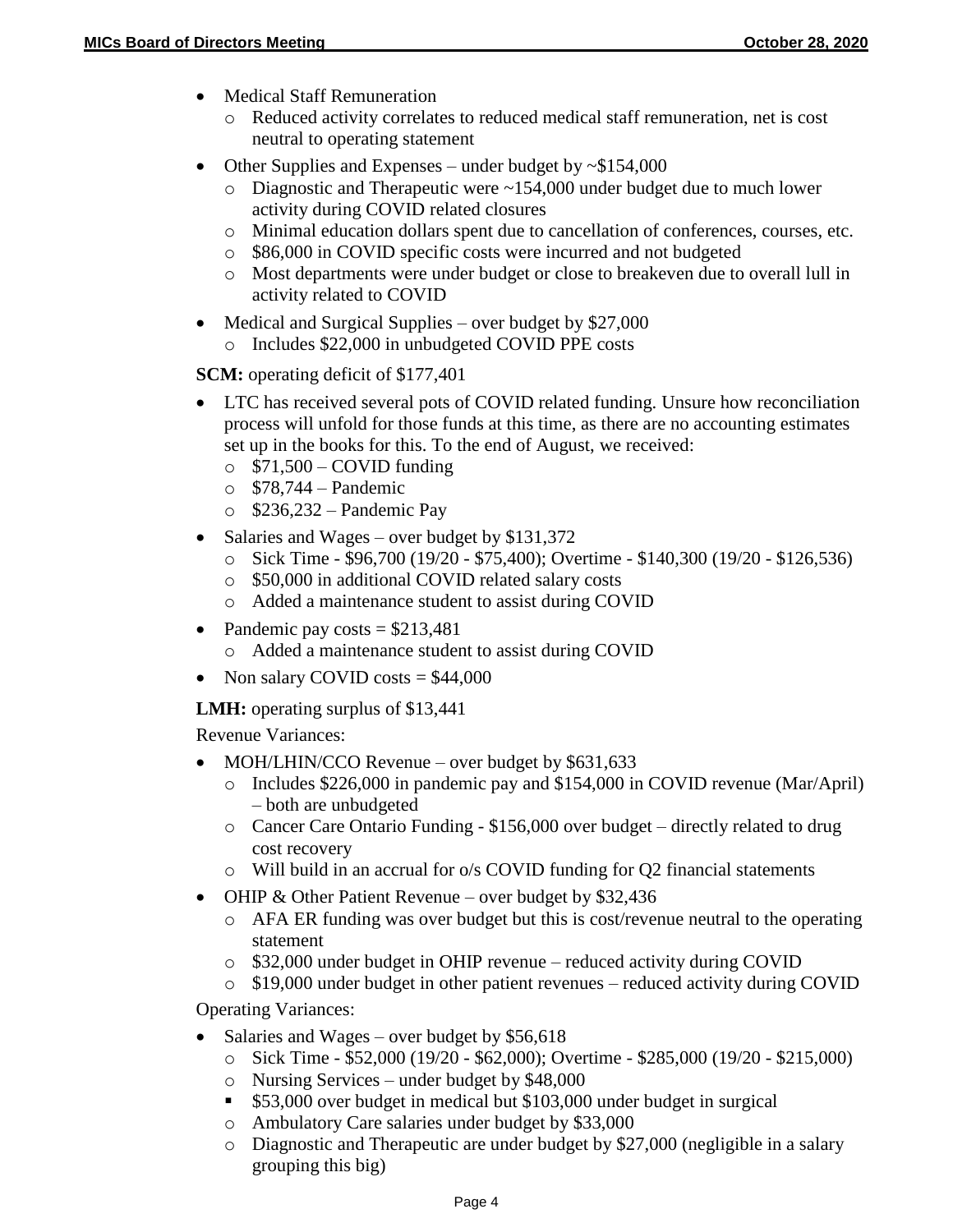- o Administration and Support was over budget by ~\$135,000
- Additional unbudgeted salaries related to COVID are \$153,000 unbudgeted
- $\circ$  Assessment Centre salaries = \$25,000 all unbudgeted
- $\circ$  Pandemic Pay Costs = \$227,223
- Medical Staff Remuneration
	- o Reduced activity correlates to reduced medical staff remuneration; net is cost neutral to operating statement
- Other Supplies and Expenses breakeven
	- o \$57,000 in COVID specific costs were incurred and not budgeted
	- o Most departments were under budget or close to breakeven partially due to overall lull in activity related to COVID
	- o Minimal education dollars spent to date
- Medical and Surgical Supplies over budget by  $$65,000$ 
	- o Includes \$33,500 in unbudgeted COVID PPE costs

**VM:** operating deficit of \$47,500

- LTC has received several pots of COVID related funding. Unsure how reconciliation process will unfold for those funds at this time, as there are no accounting estimates set up in the books for this. To the end of August, we received:
	- $\circ$  \$76,300 COVID funding
	- $\circ$  \$46,863 Pandemic
	- $\circ$  \$140,588 Pandemic Pay
- Salaries and Wages over budget by  $$55,000$ 
	- o Sick Time \$12,300 (19/20 \$30,142); Overtime \$13,37 (19/20 \$17,132)
	- o \$149 in additional COVID related salary costs
	- o Dietitian time > original budget projection
- Pandemic pay costs  $= $93,175$
- Non salary COVID costs  $= $10,500$

Motion:

Moved by: D. O'Connor Seconded by: J. Gibson

Be it resolved,

**THAT**, the MICs Board of Directors approve the August 2020 Operational Statements for Bingham Memorial Hospital, Anson General Hospital, South Centennial Manor, Lady Minto Hospital and Villa Minto as presented.

Carried.

# 6.2 Capital Budget Review

- Chief Financial Officer gave the following overview of the three-year capital plan.
- These items were identified by the managers for the next three years; these items won't necessarily be purchased
- BMH/Rosedale equipment budget:  $2021 2022 = $132,672 / 2022 2023 = $195,500 / 2022$  $2023-2024 = $114,000$ ; unsure at this time what we are going to do with the DI retrofit project
- BMH/Rosedale building  $&$  infrastructure budget:  $2021-2022 = $705,000 / 2022-2023$  $= $267,035 / 2023 - 2024 = $290,000$
- Total projected cost: \$837,672 for 2021-2022 / \$462,535 for 2022-2023 / \$404,000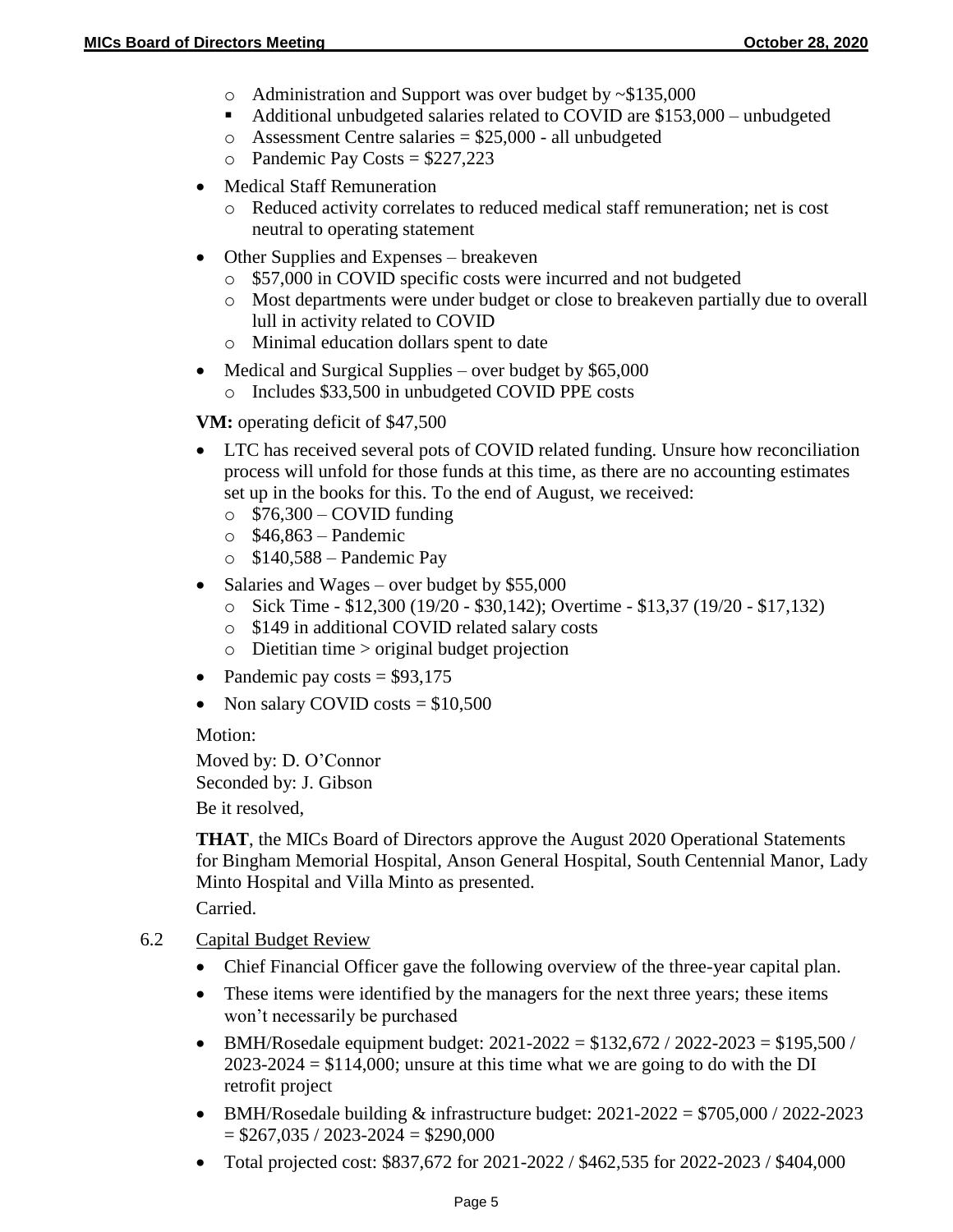for 2023-2024

- AGH/SCM equipment budget:  $2021-2022 = $193,000 / 2022-2023 = $109,000 / 2022$  $2023 - 2024 = $155,000$
- AGH/SCM building  $&$  infrastructure budget: 2021-2022 = \$1,470,000 / 2022-2023 =  $$340,000 / 2023 - 2024 = $360,000$
- Total projected cost: \$1,663,000 for 2021-2022 / \$449,000 for 2022-2023 / \$515,000 for 2023-2024
- LMH/VM equipment budget:  $2021-2022 = $344,972 / 2022-2023 = $701,000 / 2023 2024 = $186,000$
- LMH/VM building & infrastructure budget:  $2021 2022 = $1,800,000 / 2022 2023 =$  $$3,242,000 / 2023 - 2024 = $1,327,000$
- Total projected cost: \$2,224,972 for 2021-2022 / \$3,943,000 for 2022-2023 / \$1,513,000 for 2023-2024

Motion to approve the Three-Year Capital Plan

Moved by: P. Dorff Seconded by: A. Zsigmond Be it resolved,

**THAT**, the MICs Board of Directors approve the Three-Year Capital Plan for 2021- 2024 for all sites as presented.

Carried.

## 6.3 Investments

- The following reports were provided for information:
	- Monthly change in market value
	- **MICs** portfolio activity
	- Compliance certificate
	- Portfolio composition and performance
	- Portfolio valuation report
	- 18AM balanced strategy commentary
- The board reports are too detailed for the board; these will be sent to the Audit  $\&$ Finance Committee instead and a less detailed report will go to the board
- CFO announced that the MICs Healthcare Foundation approved a pay-out of \$500,000 to AGH to reimburse them for the costs paid on their behalf
- Board members were invited to ask questions.

# **7.0 Presentations/Reports** (D. Delaurier)

- 7.1 Chief Executive Officer Report: (P. Chatelain)
	- The report was provided for information.
	- The CEO provided the following overview:
	- COVID-19 update: 95 cases in our region to date with 5 active cases
		- o We are now resuming our outpatient services, including OR (LMH  $\&$  AGH), visiting specialists, allowing visitors as per the provincial directives and managing LTC visitation including day absences for the residents.
		- o Opened and staffed three Testing Centers; 2 days per week in Cochrane and Iroquois Falls, and 1 day in Matheson. We had to cancel the Matheson testing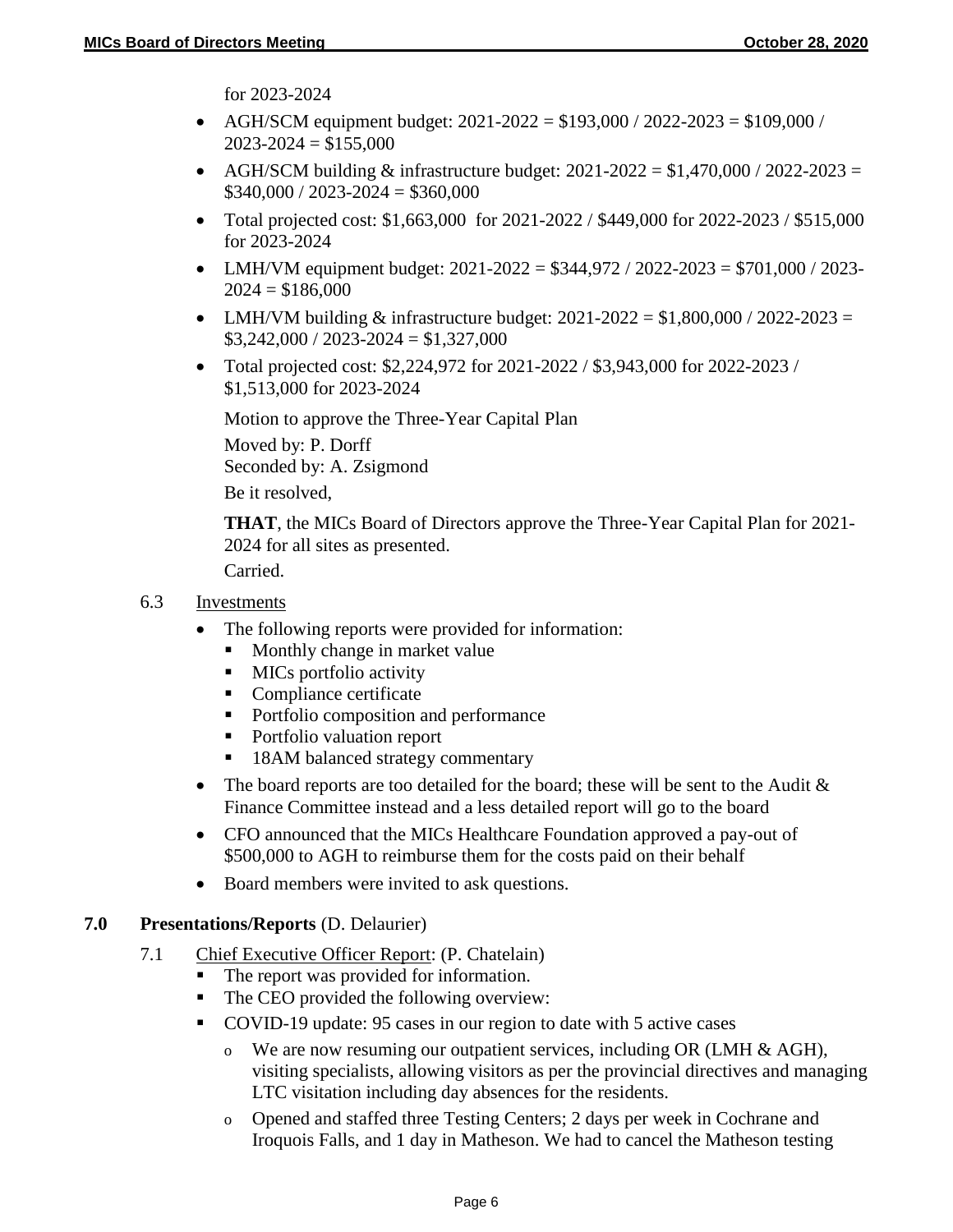center for one week as there was only one client booked; we need to have at least 25 clients to break even. There is a big demand for testing in Cochrane and I.F.

- o Working with Ontario Health North on regional planning; providing education and communication to our physicians, team members and community members.
- o Daily searching and procuring of Personal Protective Equipment.
- o We have received some COVID-19 funding for March and April.
- We are still waiting on the next steps from the Ministry on our SCM 96-bed application. The ministry responded that it is still reviewing all applications.
- **Phase II** of the LMH Lab renovations is on hold until we hear back from the mechanical engineer. The freight elevator upgrade at BMH is complete. The Honeywell energy project continues; power factor and oxygen concentrators are still to be done. The oil tank project and roof repairs at SCM are now complete. The Nurse Call system will begin at the end of October.
- The CFO and CEO attended four ONE Initiative (Expanse) workshops in October via zoom. The focus is to develop the Memorandum of Understanding for the governance structure of NEWco. This will be presented at next month's Board meeting.
- We received a final \$14K donation from the BMH Auxiliary on Sept. 25, 2020.
- CEO discussed COVID expenses with the NELHIN and whether or not we still need to submit a HIP for AGH; they will get back to us on this
- Lab accreditation has been indefinitely postponed due to COVID
- Villa Minto is in a respiratory outbreak as of this morning
- Board Members were invited to ask questions.

# 7.2 Chief Nursing Officer Report: (I. Boucher)

• The CNO's report was provided for information.

# **Clinical / Pharmacy Services:**

- o Ontario College of Pharmacist did their site visit on September 1, 2020. Received "Pass with action plan"
- $\circ$  NEORRC site visit held September 24<sup>th</sup>; report under review. Increased visits and number of treatments compared to last year.

# **Emergency Department**

- o Total ER Visits Q1 (April to June)
- o MICs:  $2590 \text{ } \sqrt{(Q4, 19/20 4472)}$
- **Length of Stay (LOS) in Emergency for Low-Urgency Patients Not Admitted to Hospital**
	- o **Definition:** How long low-urgency patients (e.g. sore throat or vomiting) as assessed by the emergency department, spent in emergency and were not admitted to hospital (sent home or to another facility such as long-term care).
	- o Provincial Target is 4 hours
	- o NOTE: Increased wait time is for wait time for transfers
- **Length of Stay in Emergency for High-Urgency Patients Not Admitted to Hospital**
	- o **Definition**: How long high-urgency patients (e.g. severe allergic reaction or overdose) as assessed by the emergency department, spent in emergency and were not admitted to hospital (sent home or to another facility such as long-term care).
	- o Provincial Target is 8 hours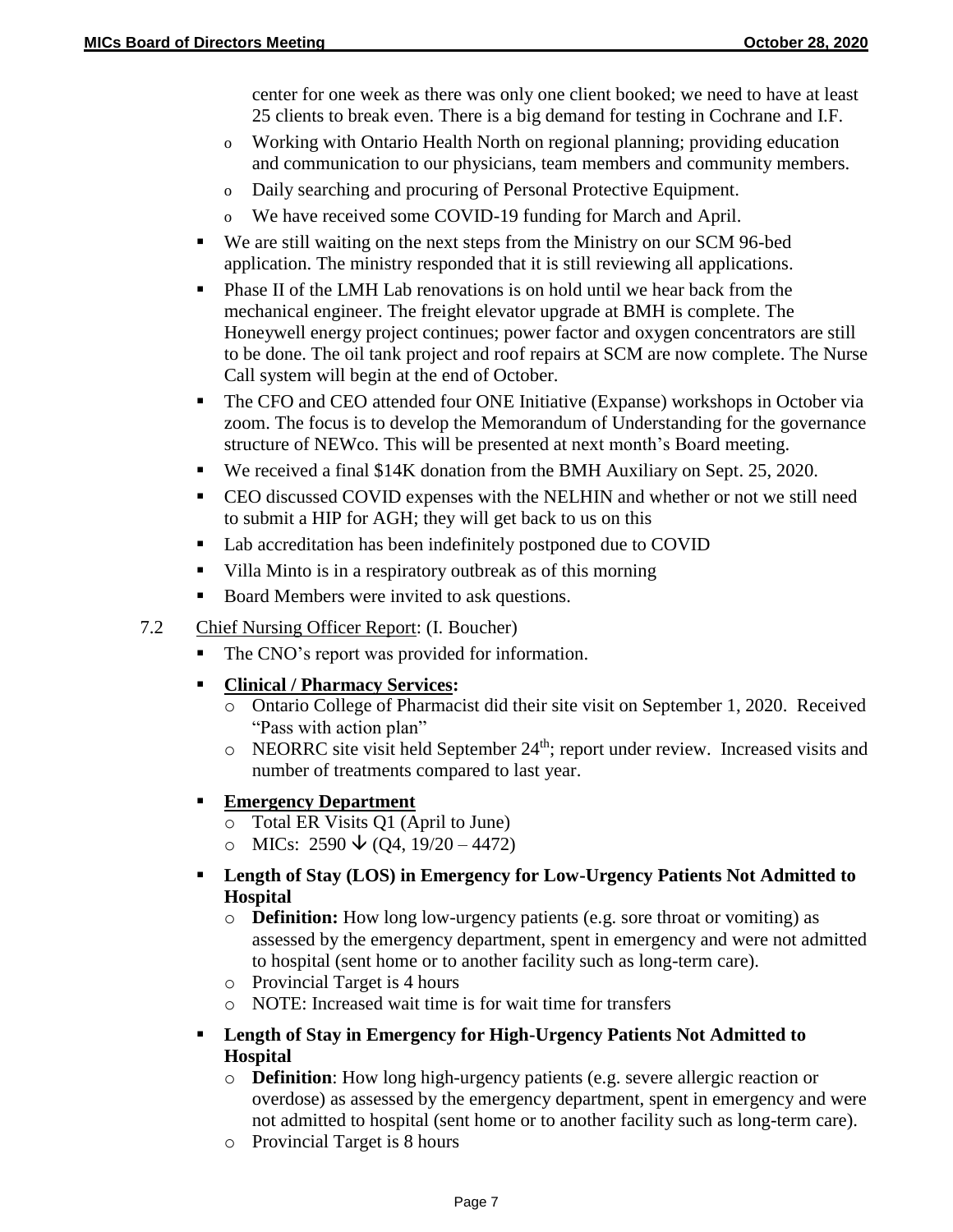- **Length of Stay in Emergency for All Patients Admitted to Hospital**
	- o **Definition**: This is how long patients spent in the emergency department, and were then admitted to hospital (includes any time a patient may have waited in the emergency department for a bed to be available in the hospital)
	- o Provincial target is 8 hours
- Board members were invited to ask questions.
- 7.3 Long-Term Care Executive Lead Report J. Rickard
	- There are a total of 69 beds at SCM, 66 of which are occupied; almost to capacity
	- We are admitting residents slowly in order to ensure all security precautions are taken
	- We are monitoring the increase of essential visitors coming into the manor and providing the required training
	- Hired a screener for 9 hours a day
	- Risk assessments are being done for residents who are going on outings
	- The DOC must verify and approve outings; she is doing her due diligence to protect the residents and her staff
	- Villa Minto is in a respiratory outbreak as of this morning
	- All Rosedale and VM beds are full; only SCM is accepting new admissions
	- SCM gets admissions in crisis from other parts of the province, some with large wounds and some are bariatric patients
	- Staff turnover and sick time have been a big issue since COVID which will make it more difficult going into a second wave
	- We have done some reorganization within the manor in preparation for COVID
	- Still struggling with the dining process; some residents are finding it difficult not being able to eat in groups
	- Determination of who gets an LTC bed is made by the CCAC, not the Director of Care; with COVID, the LTC homes down south are not allowed to admit a fourth resident to a room so they are sent elsewhere; Director of Care can refuse admissions but has to provide good reasons
	- **PSWs** have the hardest job and do most of the physical work with Residents; they require specific training
	- COVID swabbing is being done every two weeks which is mandated by the Ministry

#### **8.0 Medical Staff** (Dr. J. Tremblay)

- 8.1 Chief of Staff Report:
	- Dr. Tremblay provided a verbal report.
		- $\triangleright$  Physician recruitment is ongoing for physicians, locum surgeons, dentists and Nurse Practitioners
		- $\triangleright$  We have recruited quite a few locum general surgeons lately
		- The MICs Medical Recruitment Committee has not met since January due to COVID; they hope to meet in November
		- $\triangleright$  Surgical program: Dr. Klassen has given us his official retirement date of Nov.  $20<sup>th</sup>$ ; trying to recruit two to four experienced locum surgeons to provide relief until we can recruit someone full-time; Medical Learners will not be coming in the fall as usual
		- $\triangleright$  We have reintroduced visiting specialist clinics; almost back to normal

#### **9.0 LHIN / MOHLTC Business** (P. Chatelain)

9.1 N/A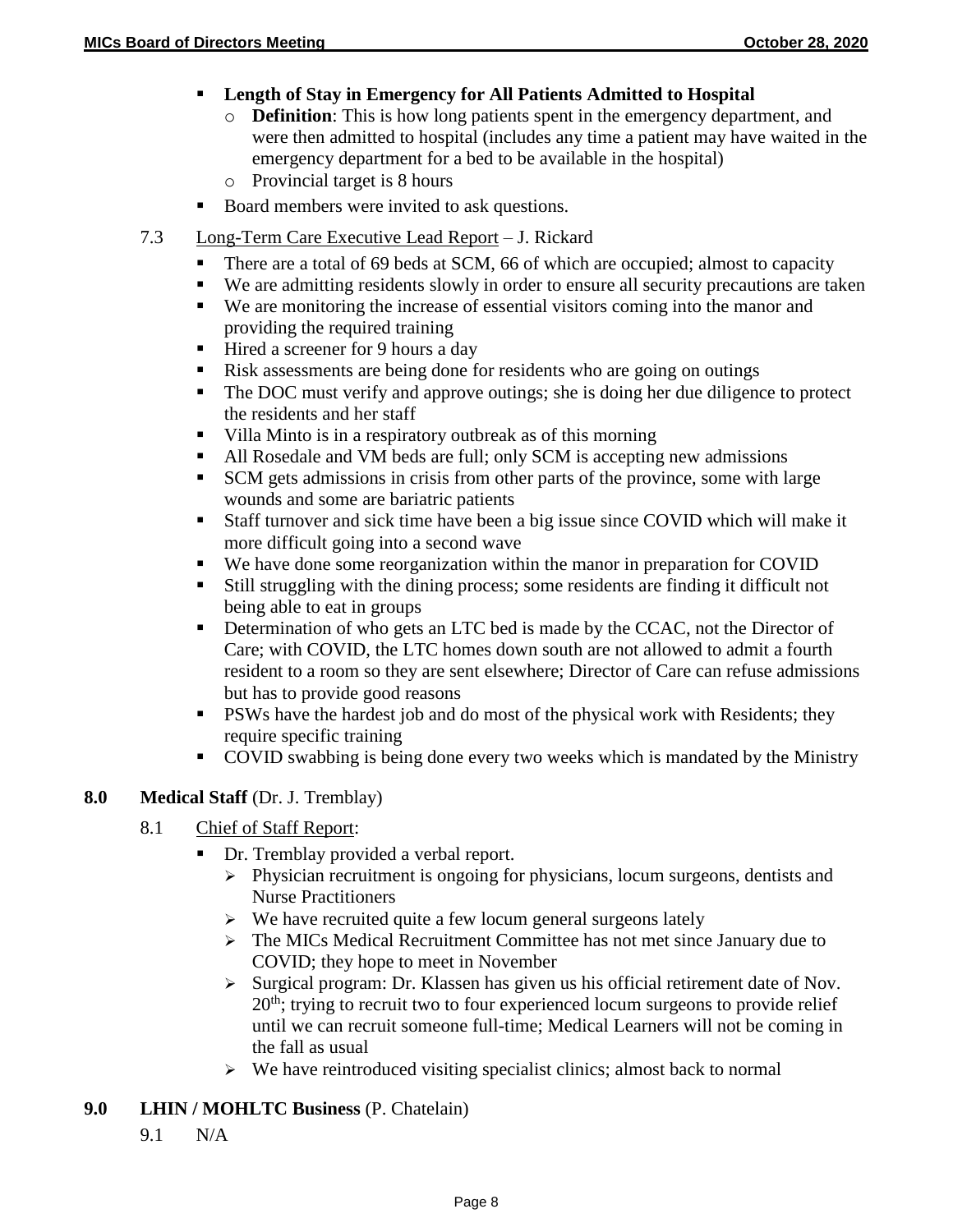- **10.0 MICs Quality Committee** (I. Boucher)  $\blacksquare$  N/A
- **11.0 Site Business** (D. Delaurier)
	- 11.1 Anson General Hospital:
		- **Fight elevator and chiller**
		- The briefing note was provided for information; the chiller is over 30 years old and is past its useful life since 2009; the freight elevator is over 50 years; these projects cannot be deferred.
		- We will use the \$200,000 ECP grant received for an automatic transfer switch towards the chiller and defer the switch project.

Motion:

Moved by: A. Zsigmond Seconded by: D. Cybolsky

Be it resolved,

**THAT**, the AGH Board of Directors approve the upgrade and replacement of the freight elevator and chiller for a grand total of \$700,000.

Carried.

#### 11.2 Bingham Memorial Hospital:

- $\blacksquare$  N/A
- 11.3 Lady Minto Hospital:
	- 11.31 Approval of a glide scope
		- We are currently using a loaner since ours broke down; this is the recommended method to intubate especially due to COVID; this is something that every hospital has; it is a life-saving machine
		- Motion:

Moved by: D. O'Connor Seconded by: K. Graham

Be it resolved,

**THAT**, the LMH Board of Directors approve the purchase and replacement of a glide scope for up to \$30,000.

Carried.

- 11.32 Approval of OR Air Handling Unit
	- This item was already budgeted for 2021-2022 but is at its end of life and needs to be replaced; we already have an ECP grant of \$500,000 for this but are short \$355,000; there will be some energy savings associated with this project that will be incorporated into the Honeywell savings guarantee.
	- Motion:

Moved by: P. Dorff Seconded by: K. Graham

Be it resolved,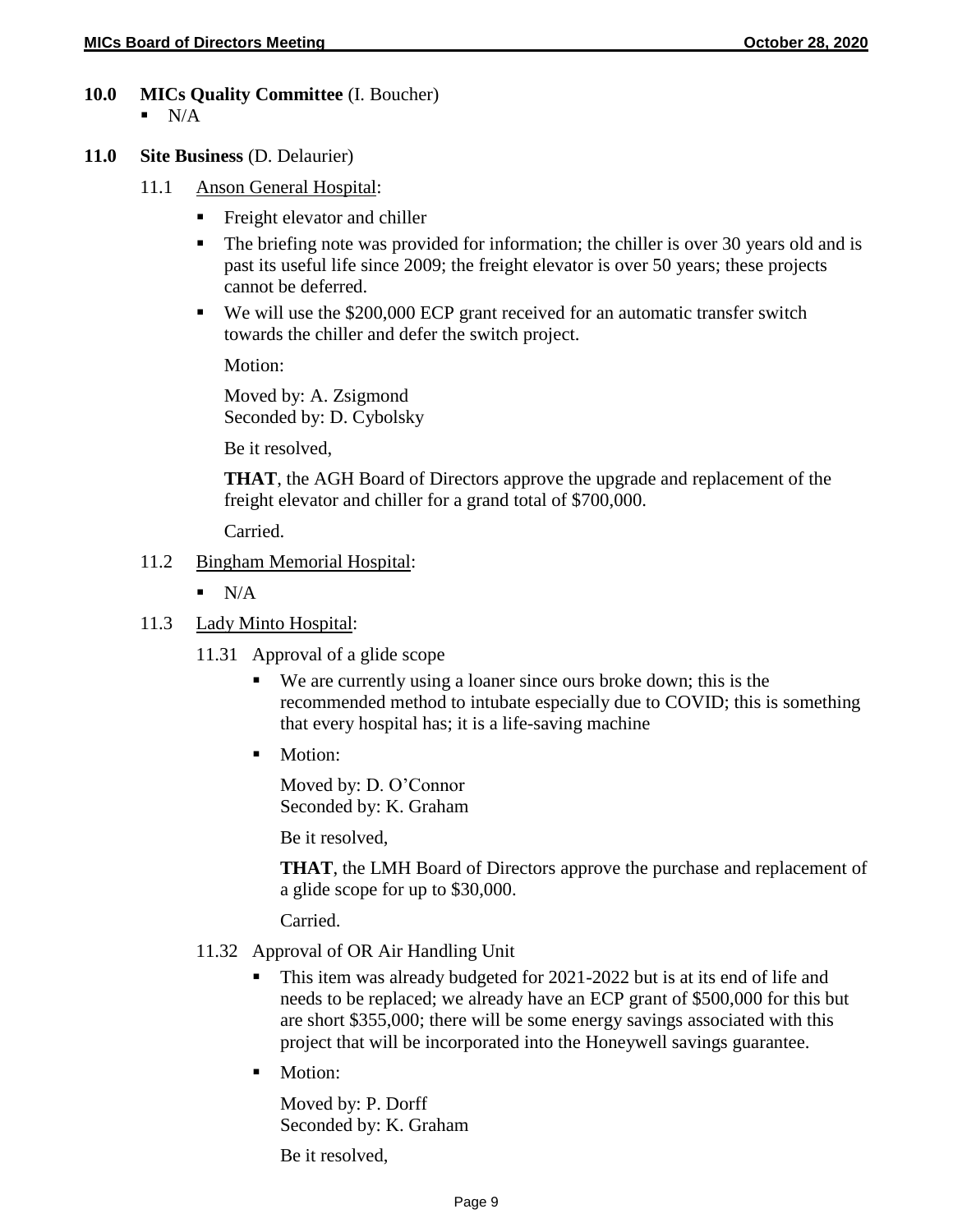**THAT**, the LMH Board of Directors approve the OR Air Handling Unit at LMH for up to \$855,000 to be paid through the MICs partnership.

Carried.

#### **12.0 Partnership Business** (Bob Dennis)

- 12.1 September 2020 Board Effectiveness Survey Results
	- 11 out of 11 surveys were submitted.
- 12.2 October 2020 Board Effectiveness Survey
	- The survey was emailed via Survey Monkey.

#### **13.0 In Camera**

13.1 Motion to go in-camera

Moved by: D. Cybolsky Seconded by: D. O'Connor

- 13.2 Discussion of physician privileges
- 13.3 Motion to go out of in-camera

Moved by: A. Zsigmond Seconded by: D. Cybolsky

13.4 Approval of physician privileges

Approval of Dr. Matthew Smith's privileges

**Motion** to approve Dr. Matthew Smith's initial application for appointment to the professional staff in the Active Physician category as recommended by the MICs Medical Advisory Committee

Moved by: A. Zsigmond Seconded by: D. Cybolsky

Be it resolved,

**THAT** the MICs Board of Directors approve Dr. Matthew Smith's hospital privileges as recommended by the MICs Medical Advisory Committee as presented.

Carried.

Approval of Dr. Dan Vockeroth's privileges

**Motion** to approve Dr. Dan Vockeroth's initial application for appointment to the professional staff in the Dental Surgery Program as recommended by the MICs Medical Advisory Committee

Moved by: D. O'Connor Seconded by: K. Graham

Be it resolved,

**THAT** the MICs Board of Directors approve Dr. Dan Vockeroth's hospital privileges as recommended by the MICs Medical Advisory Committee as presented.

Carried.

J. Gibson declared a conflict of interest and recused herself from voting.

Approval of Dr. Allison Clark's privileges